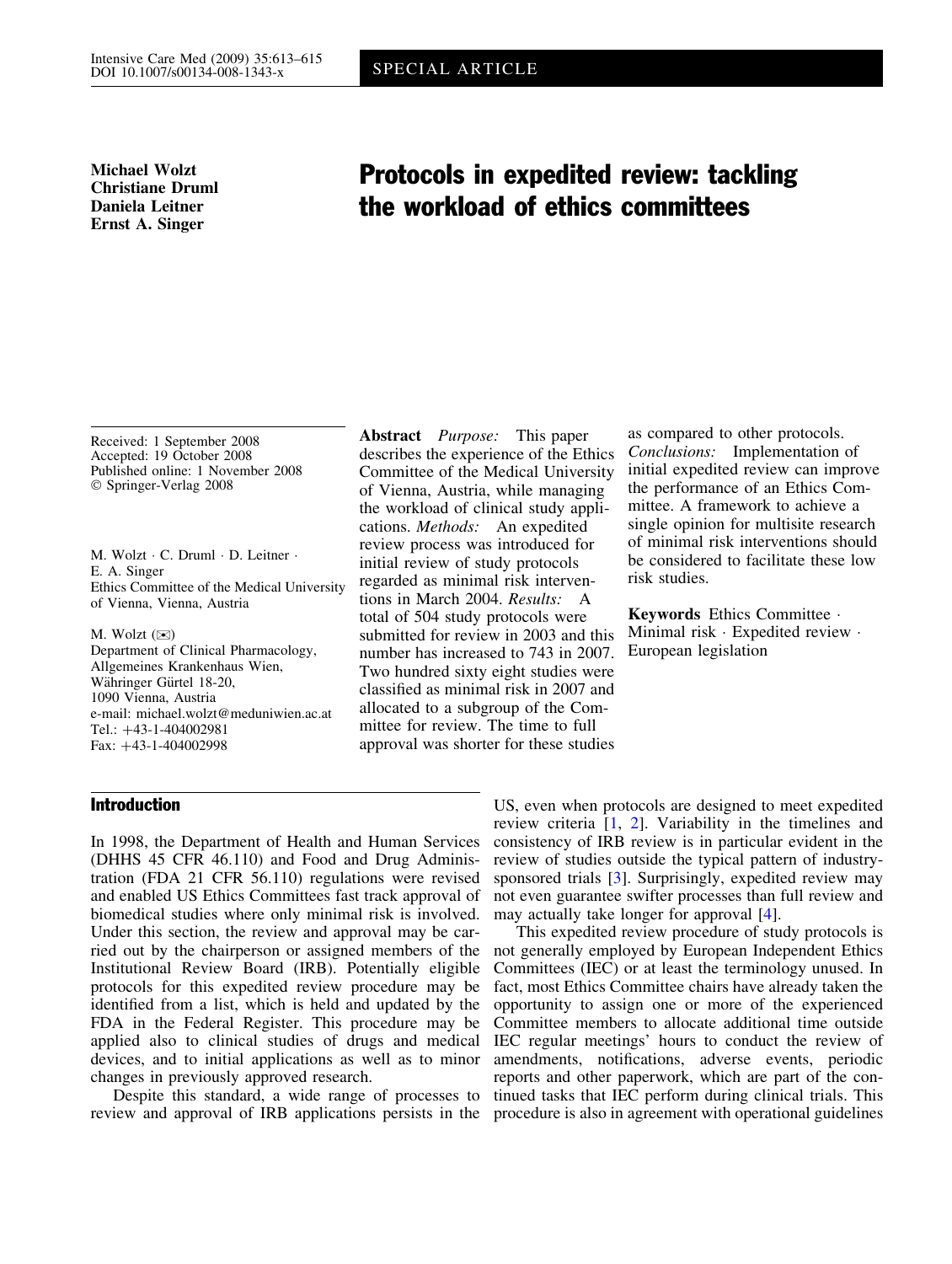<span id="page-1-0"></span>for Ethics Committees by the World Health Organization [\[5](#page-2-0)]. Other IEC review and approve amendments during their plenary sessions.

This literature summarizes the efforts taken by the IEC of the Medical University of Vienna to streamline initial review of clinical study applications. In 2003, a total of 504 study protocols were submitted for review and this number has increased to 743 in 2007. An expedited review process was introduced for initial review in March 2004. Full meetings of the IEC are held at monthly intervals.

#### Selection of minimal risk studies

One of the difficulties of the expedited review system is clearly the definition of ''minimal risk'' interventions that subjects may be exposed to. Obviously, harm or discomfort anticipated in the research or by standard tests should not be greater than that encountered in daily life or during the performance of non-invasive routine examinations. Expedited review should also be available for medical research projects involving drugs or medical devices when they are used in accordance with their marketing authorization, i.e. non-investigational. This is consistent with European guidance documents, which define investigational medicinal products (IMP) and noninvestigational medicinal products [\[6\]](#page-2-0) and imply important differences regarding the administrative burden of clinical studies by provisions laid down in Directive 2001/ 20/EC of the European Parliament and of the Council [[7](#page-2-0)]. This Directive has to be followed when drug treatment and comparator are assigned by protocol, even when these therapies are used within their labeling. Such clinical studies are, therefore, excluded from expedited review in our IEC. A simplified procedure in this case would benefit both industry and non-commercial sponsors.

Unlike the US system, no generally accepted listing of potential minimal risk studies exists in Europe. In an effort to identify minimal risk protocols in our IEC, all proposals are briefly reviewed by the chair once received. Studies involving IMP or medical devices, which are used outside their labeling are exempted from expedited review. Likewise, studies including vulnerable patients, prospective sampling of genetic material or introducing more than minimal risk such as extensive sample collection or invasive procedures will also be selected for full review, which is done by experts in the field on the basis of a structured questionnaire. The remainder of the applications is presented by the chair to a selected group of IEC members who meet monthly for discussions and act as expedited review board. Classification of studies or interventions as ''minimal risk'' cannot be proposed by applicants. A lawyer, a biostatistician and a clinician are permanent members of this board and other specialists are invited as required by the spectrum of trial applications. This composition is not defined by law but has been included into the operational procedures of the IEC.

The classification of a protocol as ''minimal risk'' research is mainly based upon hazard to subjects in clinical trials. It would be plausible to develop a risk strategy related to data protection, public health or other parameters also.

#### Opinion finding in expedited review

Similar to the US system, the appointed reviewers of this expedited review board may not reject research applications. If the reviewer would have disapproved the project, it is automatically referred to the standard IEC full review process. The requirements for informed consent (or its waiver or alteration) apply regardless of the type of review and full access to files for IEC members remains as for others applications.

If unanimously agreed by the expedited review board members, their appraisal and requested changes will be proposed to the full Committee, which thereby retains the power to approve or reject protocols and to demand alterations. This formal requirement of a two-step procedure strengthens the position of the opinion set forth by the IEC, the importance of the convened meeting, and prevents hasty decisions of the expedited review board. It seems possible to reduce this procedure to a single step within the regular IEC meeting; on the other hand, this would leave review of minimal risk studies to IEC members present and potentially delay opinion finding of studies, where issues might have been sorted out by preceding review and early protocol revision.



Fig. 1 Study protocols submitted for initial review at the Medical University of Vienna between 2003 and 2007. Protocols selected for expedited review are indicated